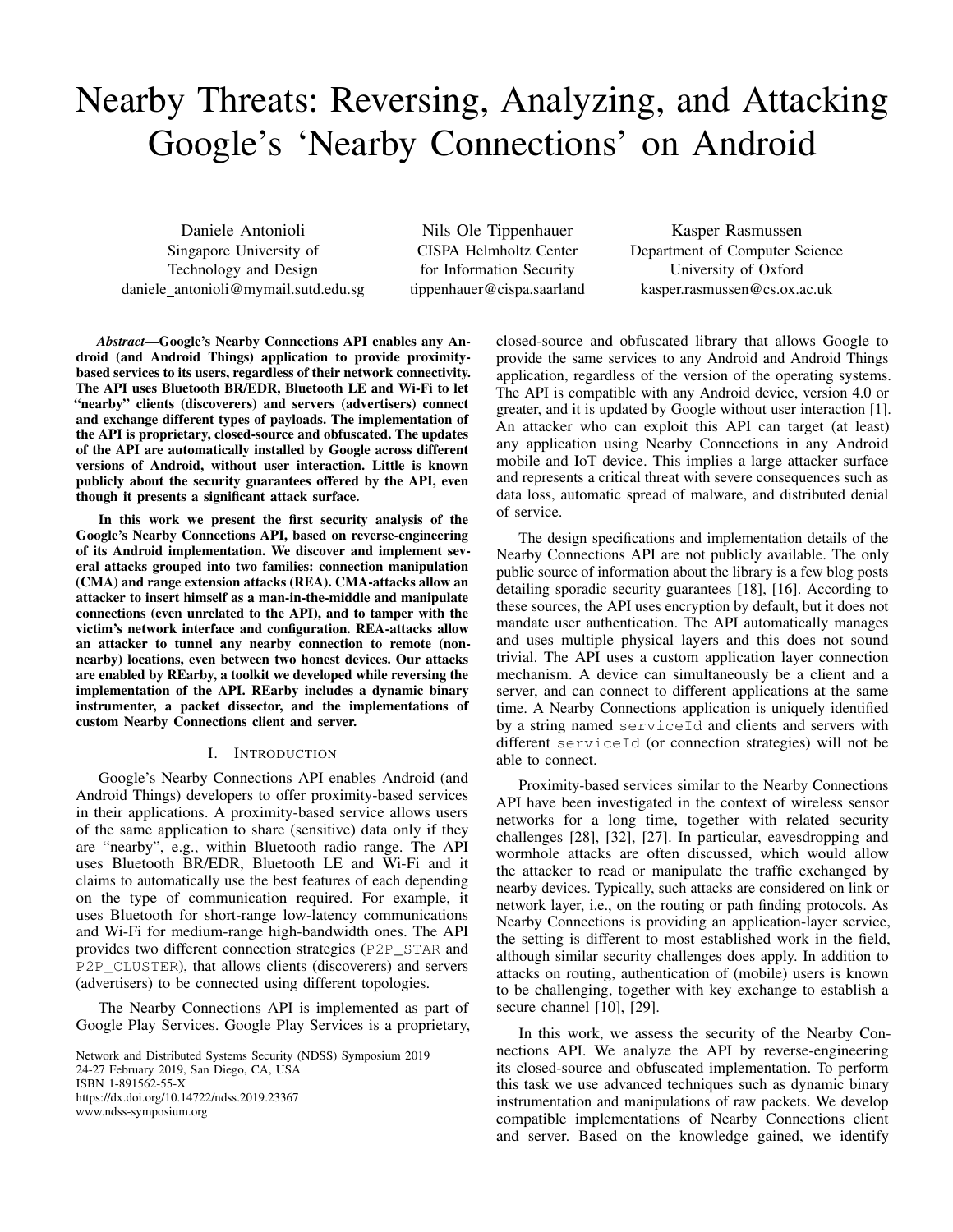and implement several attacks. The impact of these attacks ranges from intercepting and decrypting application-layer data (using man-in-the-middle or impersonation), to forcing the establishment of TCP connections between the victim and arbitrary (non-nearby) devices. In addition, the attacker is able to introduce system wide default network routes on the victims' devices. As a result, the attacker is able to redirect a victim to an access point under his control and gains access to all the Wi-Fi traffic of the victim, including the traffic generated by applications that are not using the Nearby Connections API.

We summarize our main contributions as follows:

- We reverse engineer and perform the first security analysis of the closed-source and obfuscated Nearby Connections API.
- We identify and perform several attacks grouped into two families: connection manipulation and range extension attacks. The attacks can be performed by very weak adversaries and have severe consequences such as remote connection manipulation and data loss.
- We design and implement REarby, a toolkit that enables reverse engineering and attacking the Nearby Connections API. We released parts of the toolkit as open source in our proof of concept code<sup>1</sup>.

Our work is organized as follows: in Section II, we introduce the Nearby Connections API. We present a security analysis of the API based on our reverse engineering in Section III. In Section IV, we describe the connection manipulation and range extension attacks. The implementation details of REarby are discussed in Section V. We present the related work in Section VI. We conclude the paper in Section VII.

#### II. BACKGROUND

### *A. Introduction to the Nearby Connections API*

The Nearby Connections API is used to develop *proximitybased* applications. These applications provide services to users within radio range (approx  $100 \text{ m}$ ) [17] and consider these users as "nearby". Typical use cases of the API are: file sharing, gaming, and streaming of content. The API enables proximity-based services using a combination of three wireless technologies: Bluetooth BR/EDR, Bluetooth LE and Wi-Fi. Bluetooth BR/EDR stands for basic rate and extended data rate and it is typically used by high-end mobile devices. Bluetooth LE stands for low energy and it is typically used by low-end and high-end mobile devices [8]. In the rest of the paper we indicate Bluetooth BR/EDR with Bluetooth and Bluetooth LE with LE. For more information about the differences between the two refer to [8].

The Nearby Connections API is available on Android and Android Things. Android Things is a new operating system based on Android developed by Google that targets IoT devices. In this work, we focus on the Android implementation of the API. The latest major release of the API was introduced in June 2017 in Google Play Services (GPS) version 11.0 [18]. The GPS library is a core proprietary product of Google, and relies partly on the *security through obscurity* model. The





Fig. 1: The Nearby Connections API has two types of actors: the Discoverer (client) and the Advertiser (server). It uses application layer encryption and optional user authentication.

main functional benefit and potential security weakness of the GPS library is that it allows its services (including Nearby Connections) to be usable by any application, across different Android versions from 4.0 onwards. The updates of the GPS library are pushed by Google and do not require user interaction to complete [1].

In a nearby connection there are two types of actor: the *discoverer* and the *advertiser*. The former acts as a client, while the latter acts as a server. Figure 1 describes the actions performed by these actors while using the Nearby Connections API. The client attempts to discover a service identified by a serviceId. The server announces the service (serviceId) along with a name (ncname), using one of two different strategies described in a moment. Two actors are allowed to connect if they use the same strategy and serviceId. A single device can discover and advertise different services at the same time. Each serviceId is meant to uniquely identify an application. Google suggests to set it equal to the package name of the application [19].

If the client discovers the server then he sends a connection request to the server and the actors can optionally authenticate themselves. The actors mutually accept to connect and then the connection is established. The connection is *always* requested, initiated and established over Bluetooth. Once the connection is established, the actors optionally switch to a different physical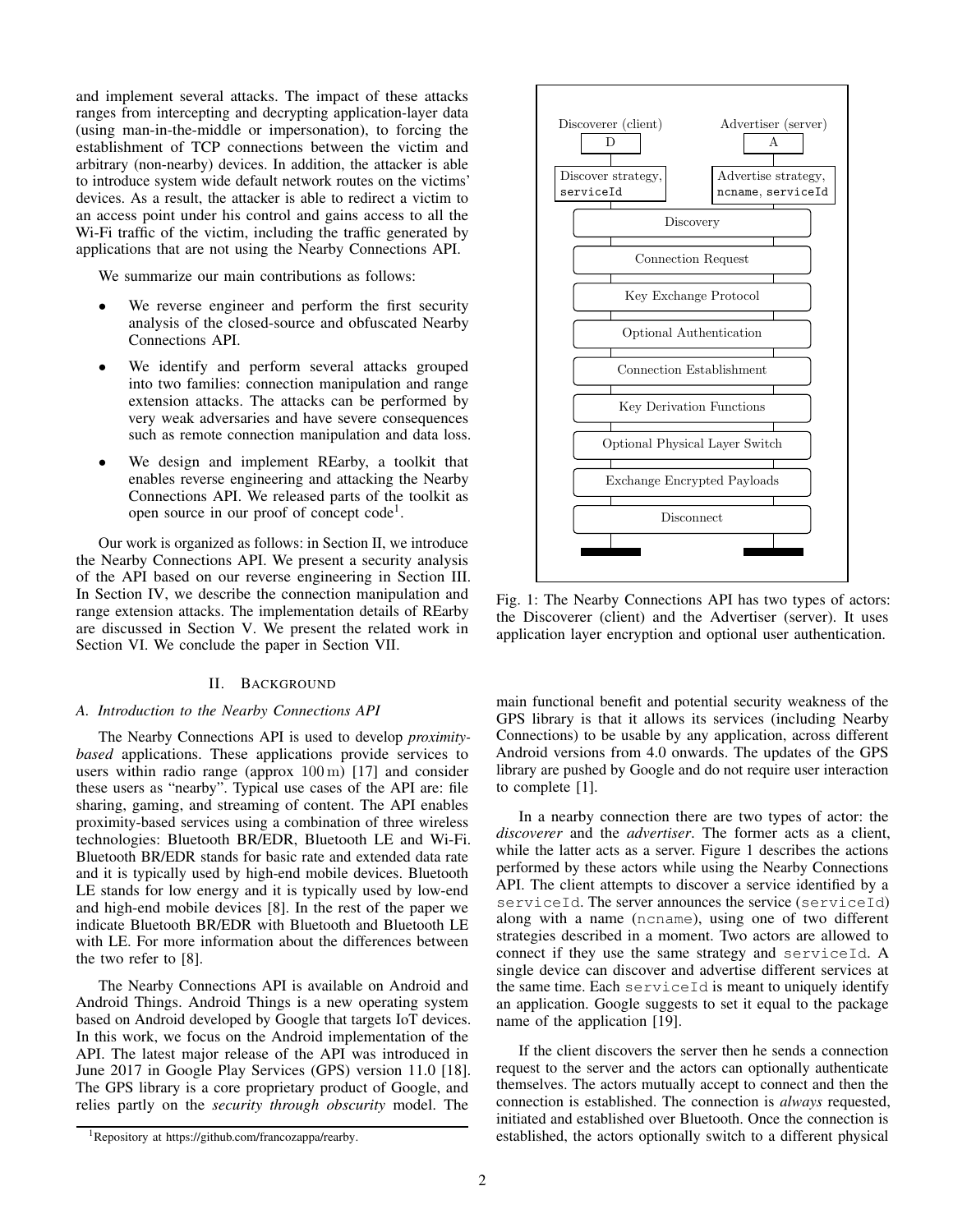layer, e.g., to Wi-Fi, and then they start exchanging (encrypted) data payloads. The API provides three types of payloads: BYTE, FILE, and STREAM. The first type is used to transmit chunks of bytes, the second files and the third streams of data. Each payload type has a related proximity-based service associated, e.g., use FILE payloads in a file-sharing application. Each actor addresses a payload to a receiver with a unique four-digit string called endpoint Id. The nearby connection is closed whenever one of the two actor disconnects.

### *B. Nearby Connections Strategies*

The nearby connection strategy dictates the connection topology and the physical layer switch. At the time of writing, the Nearby Connections API provides two strategies: P2P\_STAR and P2P\_CLUSTER. There is also a third one called P2P\_POINT\_TO\_POINT that it is still not public. In Figure 2 we show three examples of P2P\_STAR links and two P2P\_CLUSTER links. These links are established after the actors already completed all the phases from Figure 1 up to the optional physical layer switch. The P2P\_STAR strategy has three types of links: (1) the advertiser acts as a soft access point and the discoverer connects to it; (2) the discoverer is the master and the advertiser is the slave of a Bluetooth network; and (3) both actors are connected to the same access point and they exchange payloads through it. There are only two options for the P2P\_CLUSTER strategy: (3) is the same as for the P2P\_STAR strategy and (4) several actors can connect to each other using Bluetooth in a mesh-like network.

Hence, P2P\_CLUSTER allows the connection of multiple discoverers and advertisers while P2P\_STAR allows only one advertiser to be connected with multiple discoverers. Google recommends to use P2P\_STAR for higher throughput and P2P\_CLUSTER for more flexible network topologies. In any case, the actors can exchange payloads without being connected to the Internet and two discoverers always communicate through an advertiser (even when using the P2P\_CLUSTER strategy).

#### III. REVERSING AND ANALYZING NEARBY CONNECTIONS

In this section we describe our understanding of the Nearby Connections API after reverse engineering its implementation on Android. Our main goal is to perform a security assessment of the API because of its wide attack surface and complex interactions between wireless technologies. Unfortunately, the implementation of the API is proprietary, closed-source, and obfuscated. To overcome these obstacles we developed REarby a toolkit to reverse engineer the API, its implementation is presented Section V. For the remainder of this work, we refer to the target of our analysis as "the library". We note that, without access to the source code or specification of the library, we cannot claim that our findings are always complete.

The analysis of the library allowed us to identify and perform several attacks that we present in Section IV. In particular, we use details of the authentication and interactions between advertisers and discoverers (Section III-A) to perform attacks in which we impersonate them and we manipulate Nearby Connections traffic. Details of the Nearby Connections keep-alive mechanism (Section III-E) are required for range extension attacks. The physical layer switch (Section III-F) is exploited to manipulate system-wide routing tables of victims.

#### *A. Discovery and Connection Request*

A nearby connection is always requested using Bluetooth, regardless of the nearby connection parameters. Discovering and advertising are done in a deterministic and predictable way without using encryption. An attacker who posses a clone of the library can pretend to be any advertiser and discoverer of any application, and he can use any Bluetooth compatible device to request a connection. The Bluetooth connection uses Secure Simple Pairing (SSP) with a link key that is not authenticated and not persistent. Indeed, an attacker could insert himself as a man in the middle in the Bluetooth link and he can force the re-establishment of the link key at any time.

An example of a nearby connection request is shown in Figure 3. The advertiser (server) advertises a strategy, a serviceId and a ncname. The discoverer (client) discovers a strategy and a serviceId. To find each other, both have to look for the same serviceId, and use the same strategy. The server to be discovered changes its Bluetooth name (btname) and sets custom LE extended report. The btname is changed to a string that depends on the strategy, the endpointId, the serviceId, and the ncname. btname is computed as follows:

# btname = unpad(b64encode(strategy\_code  $\parallel$  endpointId  $\parallel$  $SHA256$ (serviceId)[:3]  $\parallel$  separator  $\parallel$  ncname))

The strategy\_code is  $0x21$  for P2P\_STAR and  $0x22$  for P2P CLUSTER. The SHA256(serviceId)[:3] are the first three bytes of the SHA256 digest of the serviceId. The unpad function is used to remove the padding characters  $(=)$ from the base64 encoded string. For example, a server with strategy P2P\_CLUSTER, serviceId = sid, endpointId  $=$  aXCV and ncname  $=$  name advertises with the following btname: IjR1ZEE0s2QAAAAAAAAABG5hbWU. The length of btname depends on ncname, in our experiments we discovered that the maximum length of the name is 131 bytes. The btname is easy to spot (by an attacker) because it always starts with I and contains the AAAAAAAAA separator. On the LE side, the same parameters are used in a similar way to set the LE extended report. Some devices (such as the Nexus 5) do not support LE extended reports and only use Bluetooth while advertising. The client (while discovering) sends Bluetooth inquiries and enables LE scanning. The server sends back Bluetooth inquiry responses containing btname and LE extended reports. The client discovers the server (endpoint) through these responses and establishes a Bluetooth connection with it.

After the Bluetooth connection is established, the client sends a service discovery protocol (SDP) request using a custom uuid. SDP is a protocol used to discover Bluetooth services. The information about each service is obtained by sending a SDP request containing its correspondent universally unique identifier (uuid) [8]. The nearby connection custom uuid is computed from the MD5 digest of the serviceId and some extra string manipulations. For example, if serviceId = sid then the uuid is b8c1a306-9167-347e-b503-f0daba6c5723. The client receives an SDP response containing the following fields:  $name = serviceId, host = Bluetooth address of the server$ and RFCOMM  $port = 5$ . RFCOMM is a serial cable emulation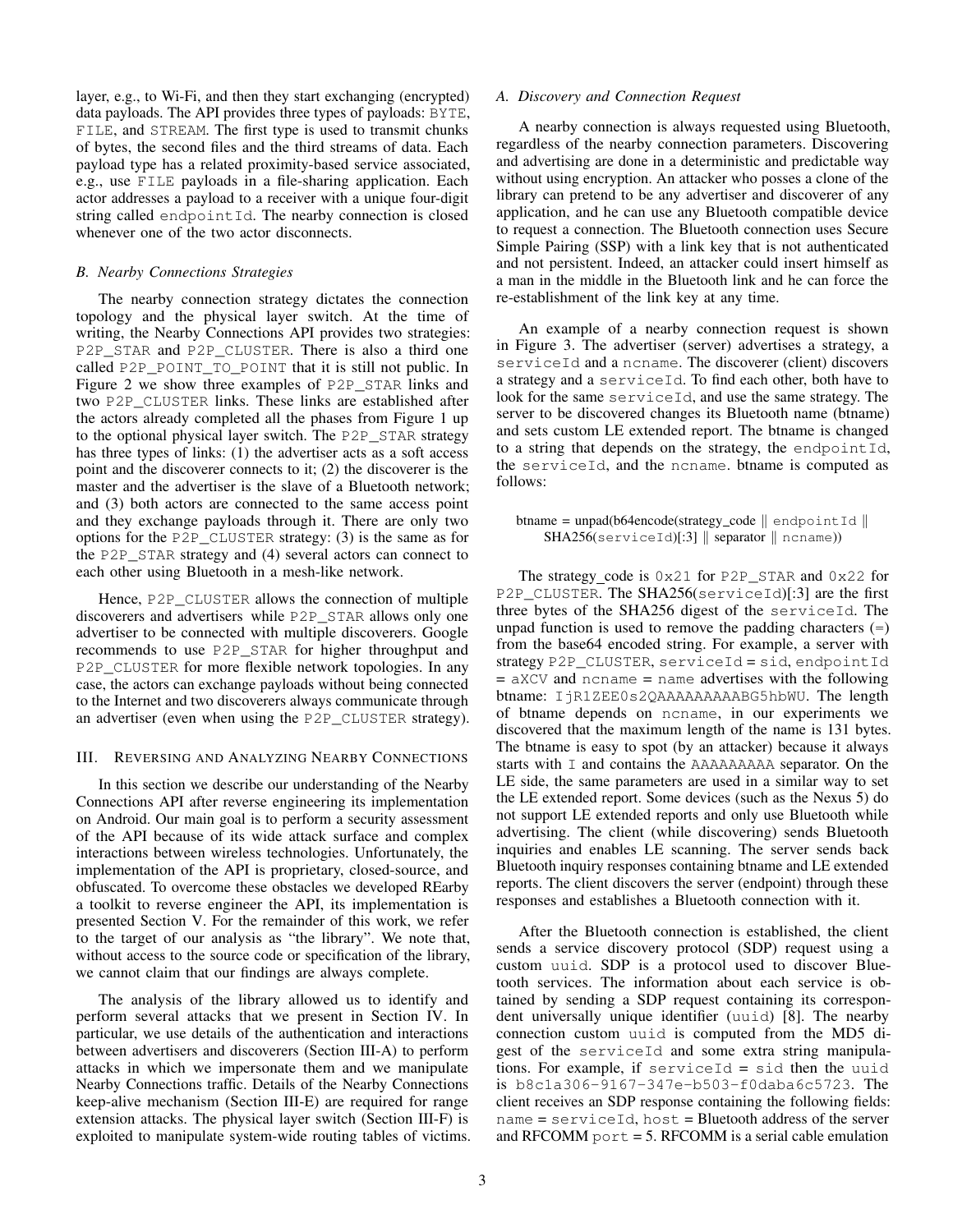

Fig. 2: Nearby Connections connection strategies using Bluetooth and Wi-Fi. On the left, three P2P\_STAR topologies; on the right, two P2P\_CLUSTER topologies. In each case, all actors use the same serviceId.



Fig. 3: Nearby Connections Request. BT is Bluetooth BR/EDR. Secure Simple Pairing provides link-layer encryption.

transport protocol based on ETSI TS 07.10 providing similar guarantees of TCP [8].

The client uses Secure Simple Pairing (SSP), with optional Secure Connections, to share a secret with the server. The Secure Connections mode is enabled if both radio chips support it. The client and the server compute the same link key, and they agree on enabling link-layer encryption. Finally, the client



Fig. 4: Nearby Connections Key Exchange Protocol (KEP) based on ECDH (secp256r1). algo is always AES\_256\_CBC-HMAC\_SHA256.

establishes a link-layer encrypted RFCOMM connection with the server, always on port 5.

#### *B. Key Exchange Protocol (KEP)*

We found that the library uses a custom key exchange protocol (KEP) based on elliptic-curve Diffie Hellman (ECDH) on the secp256r1 (NIST P-256) curve. ECDH is a good choice for mobile embedded system because it is faster and requires shorter keys than finite field Diffie-Hellman. The secp256r1 curve is recommended by NIST [5], however some crypto experts have questioned the security of this curve [6]. The key exchange protocol consists of four packets that we refer to as:  $\text{Kep}_1, \text{Kep}_2, \text{Kep}_3,$  and  $\text{Kep}_4$ . Table I lists their most relevant fields. This protocol provides several security guarantees, e.g., fresh shared secrets, negotiation of strong crypto primitives for confidentiality and integrity and usage of sequence numbers and sanity checks of the elliptic curve points. However, we identified a number of issues, e.g., lack of a standard key derivation function (such as HKDF), weird usage of nonces and commitments, and transferring of useless key material (y coordinate of the public keys).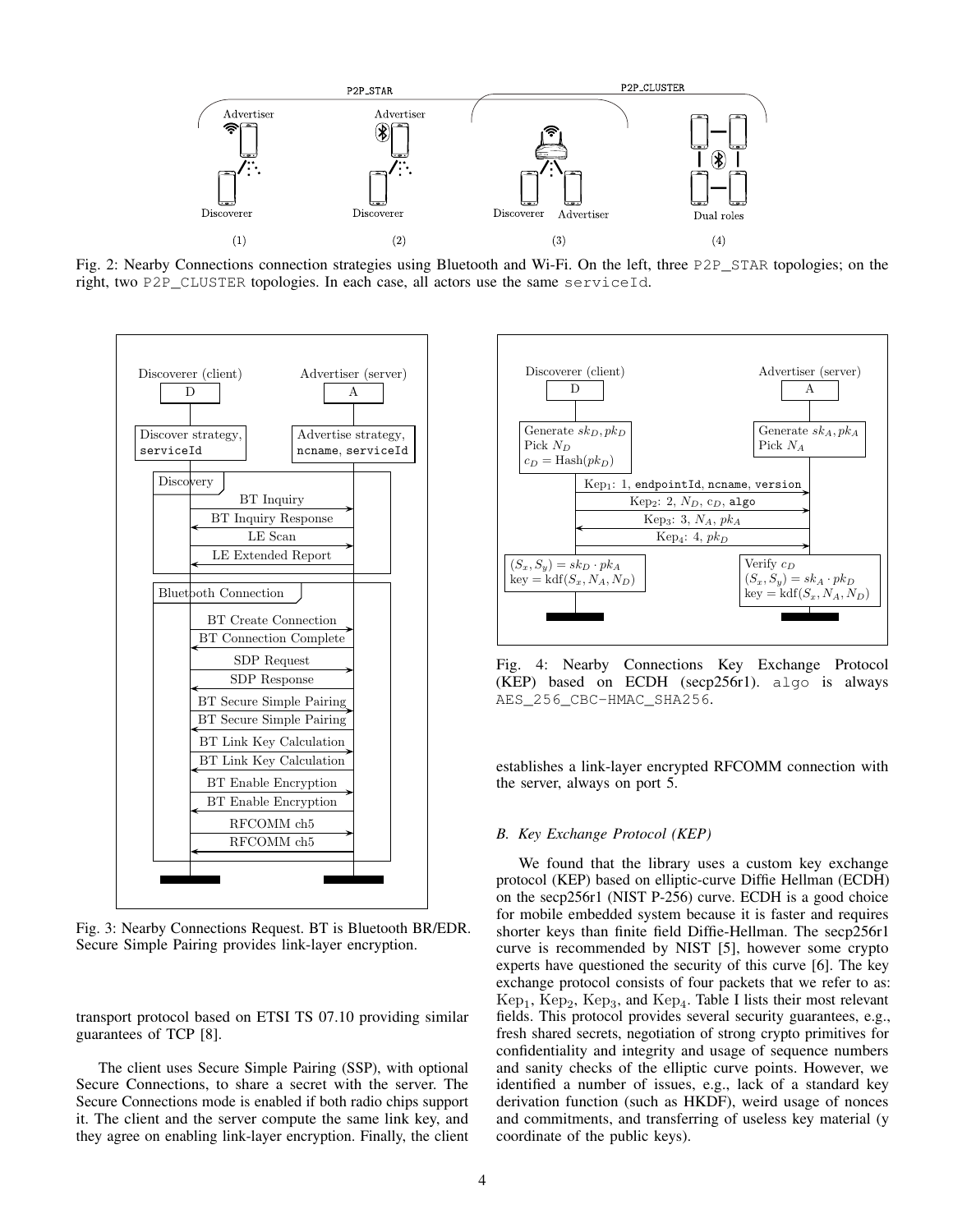The key exchange protocol is shown in Figure 4. The client generates a key pair  $sk_D$ ,  $pk_D$  and the server generates a key pair  $sk_A$ ,  $pk_A$ .  $sk$  is the private (secret) key, and  $pk$  is the public key. Each public key is a point on the secp256r1 curve. The client and the server generate two 32 byte random nonces  $N_D$ and  $N_A$ . The client builds  $\text{Kep}_1$  and  $\text{Kep}_4$ . The relevant fields of  $\mathrm{Kep}_1$  are: 1 (sequence number), endpointId, ncname and what we believe is the Nearby Connections version number (version). In our experiments we observed protocol version  $0x2$  and  $0x4$ . The relevant field of  $Kep<sub>4</sub>$  are: 4 (sequence number) and  $pk_D$  (the client's public key).

The client computes an hash of  $pk_D$  (based on SHA512) that should be a commitment on his public key. We define the commitment as  $c_D$ . Then, the client builds  $\text{Kep}_2$  that has the following relevant fields: 2 (sequence number),  $N_D$ ,  $c_D$ and a string that we define as algo. The value of algo is fixed to AES\_256\_CBC-HMAC\_SHA256. This means that the nearby connection application layer uses encryption and message authentication codes, and that strong crypto primitives are used: AES256 in CBC mode, and HMAC with SHA256. The presence of algo could indicate that the developers are planning to introduce cipher negotiation as a feature, otherwise there seems little point in exchanging this information. The server builds  $\text{Kep}_3$  that has the following relevant fields: 3 (sequence number),  $N_A$ , and  $pk_A$  (the server's public key). Note that  $\text{Kep}_4$  is build before  $\text{Kep}_2$  because the latter contains  $c_D$ (commitment) that is computed over the former.

After that, the network traffic takes place (over link layer encrypted RFCOMM). The client sends  $\text{Kep}_1$  and  $\text{Kep}_2$  to the server, the server answers with  $\text{Kep}_3$ , and the client sends Kep<sup>4</sup> . In our experiments these packets are always exchanged in this order. Sometimes,  $\text{Kep}_1$  is split and transmitted using two sequential RFCOMM packets. The server verifies the client's commitment using  $c_D$  and Kep<sub>4</sub>. Afterwards, both nodes compute the (same) secret point in the curve, defined as  $(S_x, S_y)$ , by multiplying their own private key with the public key of the other. The x coordinate of the secret point is used as key (shared secret). We refer to this as  $S_x$ . The library does not use any (recommended) ECDH key derivation functions such as HKDF or NIST-800-56-Concatenation-KDF [5]. The details about how we managed to discover it are presented in

TABLE I: Main Fields of the Key Exchange Protocol packets.  $(G_x, G_y)$  is the generator point for the ECDH curve.

| Packet           | Field      | Description        | Default value $(s)$                  |
|------------------|------------|--------------------|--------------------------------------|
| Kep <sub>1</sub> | sn         | Sequence number    | 1                                    |
|                  | endpointId | Discoverer id      | None                                 |
|                  | ncname     | Discoverer name    | None                                 |
|                  | version    | Protocol version   | 0x02, 0x04                           |
| Kep <sub>2</sub> | sn         | Sequence number    | $\overline{c}$                       |
|                  | $N_D$      | Nonce              | Random                               |
|                  | $c_D$      | Commitment         | $SHA512(Kep_4[4:])$                  |
|                  | algo       | Negotiated ciphers | AES 256 CBC-HMAC SHA256              |
| $\rm Kep_3$      | sn         | Sequence number    | 3                                    |
|                  | $N_A$      | Nonce              | Random                               |
|                  | $x_A$      | x-coord of $pk_A$  | x-coord from $(G_x, G_y) \cdot sk_A$ |
|                  | $y_A$      | y-coord of $pk_A$  | y-coord from $(G_x, G_y) \cdot sk_A$ |
| $Kep_4$          | sn         | Sequence number    | 4                                    |
|                  | $x_D$      | x-coord of $pk_D$  | x-coord from $(G_x, G_y) \cdot sk_D$ |
|                  | $y_D$      | y-coord of $pk_D$  | y-coord from $(G_x, G_y) \cdot sk_D$ |



Fig. 5: Computation of the authentication token.

Section V. After the client and the server completed the KEP, the nearby connection is initiated (but not yet established).

#### *C. Optional Authentication and Connection Establishment*

Before establishing a nearby connection, the client and the server can *optionally* authenticate each other. The Nearby Connections authentication is based on a five-digit token, containing uppercase alphabetic characters, numbers, and special characters from the base64 alphabet (search space of size  $38<sup>5</sup>$ ). The token is generated by the library, it depends on  $S_x$  (the shared key), and it is computed by the client and the server even if it is not used. It is up to the Nearby Connections application developer to decide whether and how to utilize it. At the time of writing, the nearby connection sample code from Google *ignores* the authentication tokens [23]. In a proper application, the users would have to visually authenticate each other, e.g., they must confirm that they are seeing the same token on both screens.

The reversed procedure to generate the authentication token consists of five sequential steps. These steps are described with the help of Figure 5. First, a SHA256 hash of  $S_x$  is computed. Second, this hash is used as the key for a SHA256 HMAC, from now on HMAC, of the UKEY2 v1 auth string. This string reveals that the generation procedure of the token is versioned (v1), and it is labeled as auth. Third, the output of the first HMAC is used as a key in a second HMAC. The input of the second HMAC is the concatenation ( $\parallel$ ) of a subset of Kep<sub>2</sub>, a subset of Kep<sub>3</sub> and the integer 0x01. This means that the entropy used in the computation of token is fresh and comes both from the client  $(\mathrm{Kep}_2)$  and the server  $(Kep_3)$ . This choice provides security guarantees such as protection against replay attacks. In the fourth step, the output of the second HMAC is base64 encoded and truncated to its first five characters (bytes). Finally, token is generated by converting these five characters to uppercase. An example of token is ABC12.

In the connection establishment both devices have to accept the connection, and it does not matter who accepts it first. In our experiments, we observed that the devices always use *the same* payloads:

- 0x000000080801120408053200 to keep the preconnection alive
- 0x0000000a0801120608021a020800 to accept a connection
- 0x0000000b0801120708021a0308c43e to reject a connection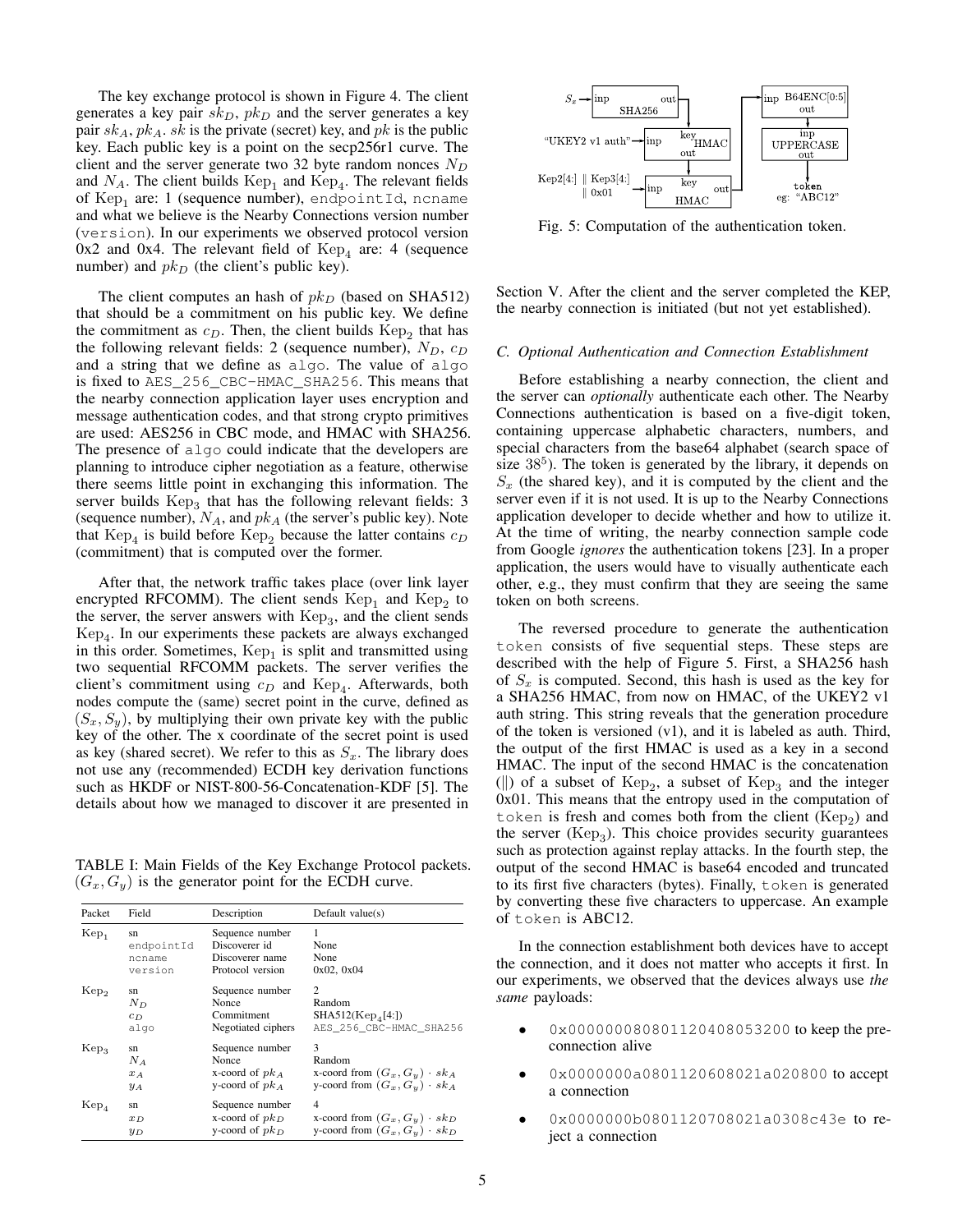

Fig. 6: Computation of  $k_{D2A}$  and  $k_{A2D}$ .

As in the connection request phase, Wi-Fi and Bluetooth LE are not used to establish a nearby connection. We discovered that devices with the same ncname are allowed to connect, this means that in a nearby connection only the endpoint  $Id$ uniquely identifies a node. While testing the connection establishment phase we discovered interesting things about the serviceId. Any advertiser leaks its serviceId if queried with a generic SDP request, e.g., using sdptool browse adv\_btaddress. Moreover, two devices from different applications can use the same serviceId to establish a connection. This means that it is possible to predict the serviceId of any application . We also discovered that the library is still using an undocumented serviceId named \_\_LEGACY\_SERVICE\_ID\_\_.

#### *D. Key Derivation Functions (KDFs)*

We were able to reverse the key derivation functions responsible for the creation of the session, encryption, and message authentication code keys. When a nearby connection is established then the client and server compute two symmetric session keys that we define as  $k_{D2A}$  and  $k_{A2D}$ . The former is used to secure communications from the client to the server, and the latter from the server to the client. The reversed computation of these keys is shown in Figure 6. The description of the steps is similar to the one presented in Section III-C: it starts with SHA256 hashing and then it uses a chain of HMACs. We omit the detailed description of the steps, as it is similar to the one of Figure 5.

However, it is important to note four points from Figure 6. First, from the UKEY2 v1 next string we deduce that the library uses the same version number of the auth phase (see Figure 5), and it labels this phase as next. Second, the only thing that differentiates  $k_{D2A}$  from  $k_{A2D}$  is their last HMAC step: the former uses client as part of the input and the latter uses server. Third,  $k_{D2A}$  and  $k_{A2D}$  depend on  $\text{Kep}_2$ ,  $\text{Kep}_3$  and  $S_x$ , indeed they enjoy the same security benefits of token. Finally, the library uses one session key for each direction of communication, this is a good practice in protocol design, e.g., it prevents reflection attacks.

The session keys are used to derive the encryption and the message authentication code (MAC) keys. In other words,  $k_{D2A}$ and  $k_{A2D}$  generate respectively the keys to encrypt, decrypt, sign and verify packets from the client to the server and from the server to the client. The generation of the AES key from a session key is a two step process (involving HMAC), which is shown in Figure 7. The string ENC:2 indicates that this process



Fig. 7: Computation of the AES (symmetric) key.



Fig. 8: Computation of the MAC key and the MAC.

is computing an encryption key, but it is not clear yet what does 2 refer to.

The computation of the MAC key is similar to the AES key computation and it is shown in Figure 8. In this case, we find the SIG:1 string. Again, the string indicates that a signing key is computed, but it is not clear what does the 1 refers to. Figure 8 describes also how the library does compute a MAC. Nearby Connections uses *encrypt-then-mac with HMAC using SHA256*. The MAC is computed using the MAC key and as input a subset of a payload containing the ciphertext (ct), an initialization vector (iv) and some constant fields.

Using dynamic binary instrumentation (discussed in Section V), we see that the library *for each application layer packet re-derives the same AES and MAC keys from the session keys*. In particular, every time a node wants to transmit a packet, the library performs the following: it (re)computes the AES key, encrypts the payload, (re)computes the MAC key, signs the payload and then builds the packet. Similarly, when it is time to receive a packet, the library (re)computes the MAC key, verifies the MAC, (re)computes the AES key and decrypts the packet's payload. In our opinion, these repeated computations are not very efficient. It is possible that the library's developers intend to use a key evolution mechanism where the AES and MAC keys could change over time according to some logic. However, in our experiments the library recomputes always the same keys. Another reason to use these procedures may relate to key storage in memory. It is true that—if you recompute a key and discard it when you do not need it—the key stays in memory for a shorter time. But the library needs the session keys  $k_{D2A}$  and  $k_{A2D}$  to be able to compute the AES and the MAC keys and these are stored in memory in any case.

#### *E. Exchange Encrypted Payloads*

Once a nearby connection is established and the session keys are derived, the protocol can be considered symmetric, e.g., it does not matter who is the discoverer (client) and the advertiser (server). To emphasize this, we rename the discoverer to Dennis and the advertiser to Alice. Dennis uses  $k_{D2A}$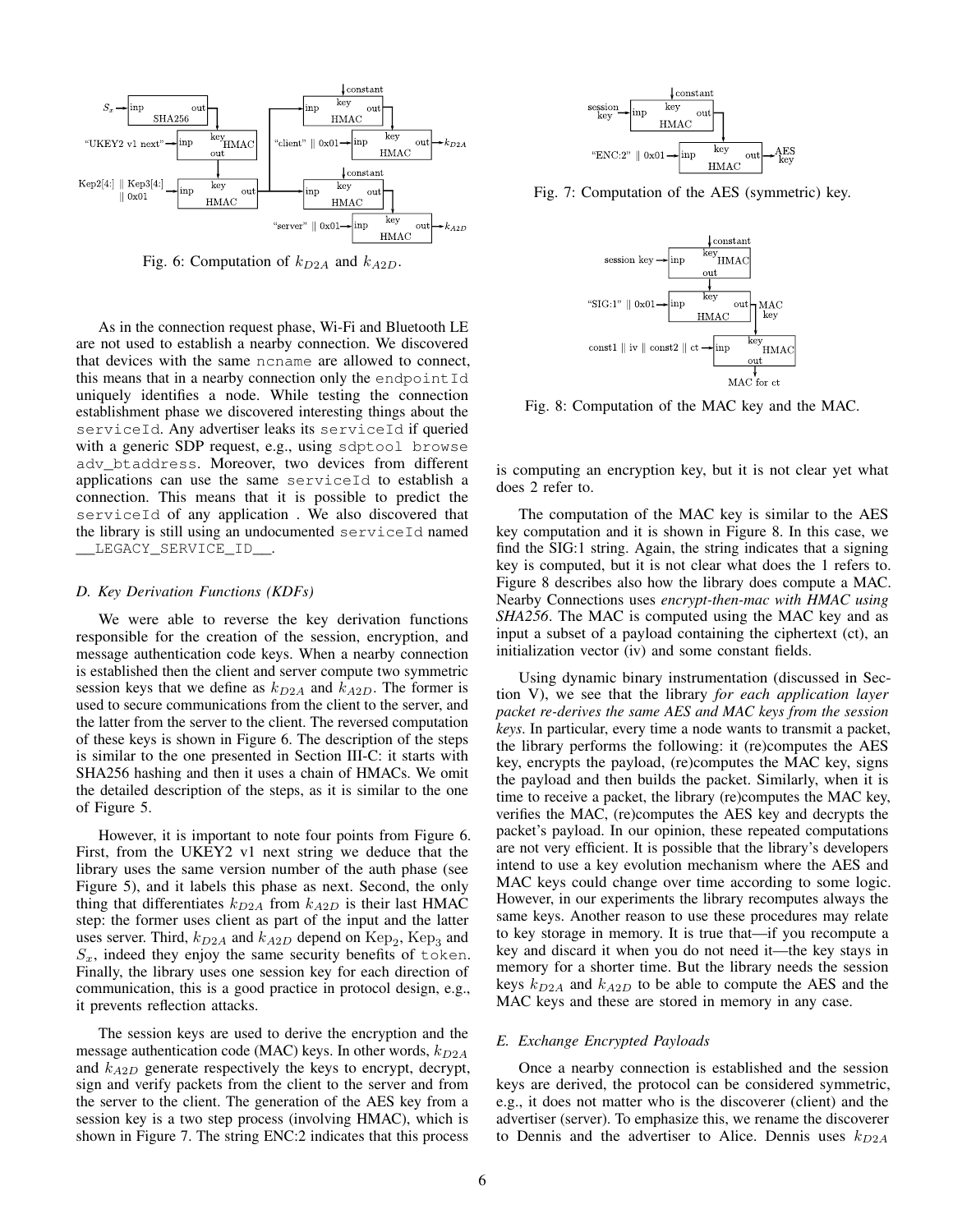

Fig. 9: Nearby Connections Encrypted Keep-Alive. The period is 5 seconds, the timeout is 30 seconds.

and Alice uses  $k_{A2D}$  and their communications are encrypted (AES256 in CBC) and authenticated (HMAC with SHA256) at the application layer, and encrypted at the link-layer (SSP).

Dennis and Alice keep the connection alive by using the encrypted keep-alive protocol (EKA) shown in Figure 9. From our experiments we discovered that *a nearby connection has a connection timeout of 30 seconds*. In Section IV, we discuss how that can be exploited to extend the range of our attacks. The EKA protocol uses a custom type of packet that we define as Eka. These packets have a constant header and contains a directional counter.

As we can see from Figure 9, Dennis initializes a directional counter, that we define as  $c_{D2A}$ , to 1.  $c_{D2A}$  counts the number of packets sent from Dennis to Alice. Dennis builds an Eka packet and send it to Alice. Alice maintains her local  $c_{D2A}$ counter and checks that her local values match with the ones that she gets in the packets. Dennis sends an Eka packet every 5 seconds incrementing each time  $c_{D2A}$ . Alice may answer with either an Eka packet (that counts the packets in the other direction) or a packet containing a nearby connection payload. Dennis closes the nearby connection after sending six sequential unanswered Eka packets. This means that the EKA timeout is 30 seconds. The same encrypted keep alive protocol happens asynchronously from Alice to Dennis using  $c_{A2D}$  to count the packets sent from Alice to Dennis and Dennis maintains its local  $c_{A2D}$  counter.

While the nearby connection is alive, Dennis and Alice are able to exchange payloads. There are three types of payloads: BYTE, FILE, and STREAM. The payloads are sent either using Bluetooth (over RFCOMM) or Wi-Fi (over TCP) and they are encoded using custom application layer packets. Each payload generates at least two packets and each one contains the appropriate directional counter value (either  $c_{D2A}$  or  $c_{A2D}$ ). The packets are sent sequentially without application layer acknowledgments. A node can send and receive payloads asynchronously. A payload packet contributes to keep the connection alive in the EKA protocol.

#### Algorithm 1 Nearby Connections Physical Layer Switch.

| <b>Require:</b> $D =$ discoverer, $A =$ advertiser               |
|------------------------------------------------------------------|
| <b>Result:</b> Bluetooth uses RFCOMM, Wi-Fi uses TCP, no secrets |
| shared between Wi-Fi and Bluetooth                               |
| <b>if</b> A is connected to an hotspot <b>then</b>               |
| A tells D how to switch to a shared WLAN                         |
| D contacts A over TCP                                            |
| <b>else if</b> strategy is $P2P$ _STAR <b>then</b>               |
| <b>if</b> D and A support Wi-Fi Direct <b>then</b>               |
| A tells D how to switch to Wi-Fi Direct                          |
| else                                                             |
| A tells D how to switch to hostapd                               |
| end if                                                           |
| D connects to A's soft AP                                        |
| D contacts A over TCP                                            |
| else                                                             |
| A and D continue to use Bluetooth                                |
| end if                                                           |
|                                                                  |

#### *F. Optional Physical Layer Switch*

Once a nearby connection is established, the client and the server might switch from Bluetooth to Wi-Fi. From our experiments, we see that the physical layer switch can be *predicted and manipulated*. We misuse this mechanism to perform a connection manipulation attacks (CMA) presented in Section IV. The switch always happens from Bluetooth to one of the three Wi-Fi modes supported by the library. We define these modes as: shared WLAN, hostapd, and Wi-Fi Direct. In the shared WLAN case the devices use a common access point: see (3) and (4) in Figure 2. In the hostapd and Wi-Fi Direct cases the advertiser acts as a soft AP, see (1) in Figure 2. The nearby connection documentation tells us that the library uses a real-time heuristic to determine when and how to switch.

Algorithm 1 describes the result of our reversing of the physical layer switch. The advertiser is always in charge of the switch and there is no negotiation with the discoverer. In order to bind the Wi-Fi and the Bluetooth connections we would expect the library sharing secret material between Bluetooth (that is encrypted at the link and application layers) and Wi-Fi. If this material exists it should be exchanged before switching to Wi-Fi. However, in our experiments we observed that this is not the case because *the devices after the switch only use application layer encryption over TCP*. Hence, the shared WLAN link is cryptographically weaker than the Bluetooth link because it uses only one layer of encryption. We believe that the automatic Wi-Fi switch is enforced by autoUpgradeBandwidth=true (a private parameter of the library that we reversed).

From Algorithm 1 we note that the shared WLAN mode has the highest priority regardless of the nearby connection strategy. If shared WLAN is used we expect to see the exchange of network parameters over the Bluetooth link before the Wi-Fi switch. In our experiments we observed such exchange (and show how to leverage this as an attacker in Section IV). Wi-Fi Direct and hostapd are used only if the strategy is P2P\_STAR. Both modes allow the advertiser to act as a soft access point without an Internet connection. The discoverer should be able to find its essid and connect to the it. When any of these modes is in use we expect to see an exchange of information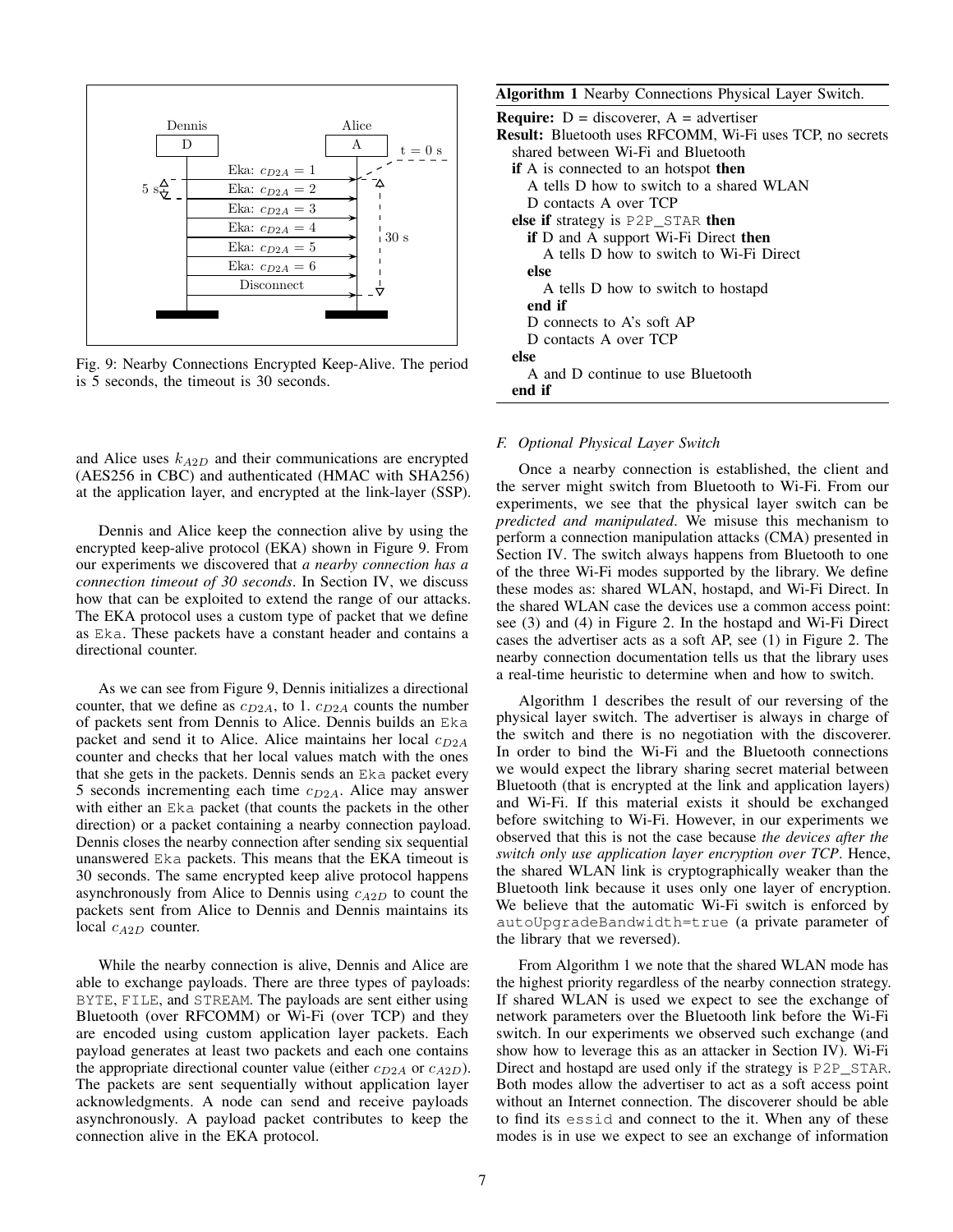about the soft AP over Bluetooth before the Wi-Fi switch. In our experiments we observed this information, and we leverage this mechanism in our attacks. Wi-Fi Direct uses a constant essid (22 Bytes, always starts with DIRECT-) and a WPA2 password (8 Bytes). hostapd uses a randomized base64-encoded essid (28 Bytes) and a WPA password (12 Bytes). In both cases, the advertiser sends the essid and the password to the discoverer. When the connection is terminated, the library does not restore the original hotspot configuration of the device.

The capability of the Nearby Connections library to switch from Bluetooth to Wi-Fi has side effects that are valuable for an attacker. In Section IV, we show how to abuse this capability to to switch on the Bluetoothand Wi-Fi (hotspot) antenna of the victims without user interaction. Another side effect of the switch is that the library can be misused to interrupt any active Wi-Fi connection of any node by forcing a physical layer switch to either hostapd or Wi-Fi Direct. In both cases the victim loses Internet connectivity.

#### IV. ATTACKING NEARBY CONNECTIONS

In this section we present the attacks that we on the Nearby Connections library, based on our reverse engineering presented in Section III. To perform the attacks we developed several tools that are presented in Section V. We classify our attacks in two families: connection manipulation attack (CMA), and range extension attack (REA). The attack families are orthogonal, and can be combined. *We remark that our attacks manipulate application layer packets to reach some goal and indeed are effective regardless the specific Android application that is using Nearby Connections as a service.* In general, if an attack is effective regardless whether the attacker is the discoverer or the advertiser, we indicate the victim and the attacker as *nodes*.

#### *A. Threat Model*

Our attack scenario includes the victims (discoverer and advertiser) and an attacker who posses at least one device in range with the victims. The legitimate discoverer and the advertiser establish nearby connections as described in Section II and Section III. The attacker has two main goals. He wants to *tamper with nearby connections nodes from remote locations*, e.g., establish a nearby connection between two countries. This violates the basic assumption that only devices within radio range can establish nearby connections. In addition, he wants to *manipulate these connections in arbitrary ways*, e.g., install himself as man-in-the-middle, take over existing connection, manipulate the Bluetooth and Wi-Fi radio of the victims, and break or weaken the security mechanisms of the nearby connection library.

The attacker has the same knowledge of the library that we describe in Section III. He is capable of using custom advertiser and discoverer and to craft raw packets conforming to the nearby connection protocol using tools similar to the ones developed (REarby). An extensive discussion of the tools is presented in Section V. The attacker can create his own Wi-Fi access point, and jam the wireless links. He does not have access to the victims devices e.g., he is not able to install rootkits or malicious applications. The applications and libraries used by the victims are considered safe. The attacker does not require advanced and potentially expensive instrumentation such as software-defined radio, directional antennas, rooted devices and commercial wireless sniffers.

#### *B. Connection Manipulation Attacks*

In principle, a node should establish nearby connections only with trusted nodes. However, the library presents several authentication issues that allows an attacker to manipulate a connection. In particular, the library does do not perform any of the following: authenticate the Bluetooth link key, bind the Bluetooth and the Wi-Fi physical layers, mandate user authentication, and authenticate the application that is requesting the nearby connection service. The documentation suggests that "encryption without authentication is essentially meaningless" [20] and we argue that this is the case here.

Advertiser and discoverer impersonation. The library uses only the strategy and the serviceId to uniquely identify a nearby connection, and both are predicable. We can learn the serviceId of an application by using a Bluetooth SDP request and we can guess the strategy (only 2 options). As a result, we can impersonate both an advertiser advertising a proper serviceId and a discoverer trying to connect to a legitimate advertiser. This capability is a stepping stone to perform more elaborate attacks that we present in this section.

Application layer MitMs. The lack of proper authentication of the library allows us (the attacker) to man-in-the-middle two victims at the application layer. We accomplish this attack using a malicious advertiser and a malicious discoverer at the same time. The malicious advertiser gets discovered by the first victim discoverer, and the malicious discoverer connects to the second victim advertiser (the two malicious devices forward traffic between each other). Then, we can complete two parallel Bluetooth pairings with the victims, we perform the application layer phases of Figure 1, and we compute the shared secrets and the keys (session, encryption and mac) for each victim. As a result we are able to decrypt, observe, manipulate and encrypt the application layer packets.

If the advertiser requests a physical layer switch we launch a parallel man-in-the-middle attack on the Wi-Fi link. We know the credentials of the Wi-Fi network because they are transmitted by the victim advertiser on the Bluetooth link from which we are eavesdropping. The Wi-Fi MitM is accomplished using a simple ARP spoofing attack. Wi-Fiis not encrypted at the ink layer, thus we can continue to observe and manipulate the application layer traffic also in the Wi-Fi link. We note that the MitM works even between a victim discoverer and a victim advertiser using different Android applications (different serviceId).

Shared WLAN manipulation. The attacker can also manipulate the physical layer switch phase, regardless the nearby connection strategy. As shown in Algorithm 1, the advertiser dictates when and how to switch (from Bluetooth to Wi-Fi) and the discoverer "blindly" follows him. For example, if the advertiser is connected to an hotspot it will tell the discoverer its IP address and TCP port (shared WLAN Wi-Fi mode). However, we are able to redirect a discoverer to an arbitrary IP and TCP port by intercepting and crafting the legitimate physical layer switch packet sent by the advertiser before the switch. The details about how we craft this and other types of packets are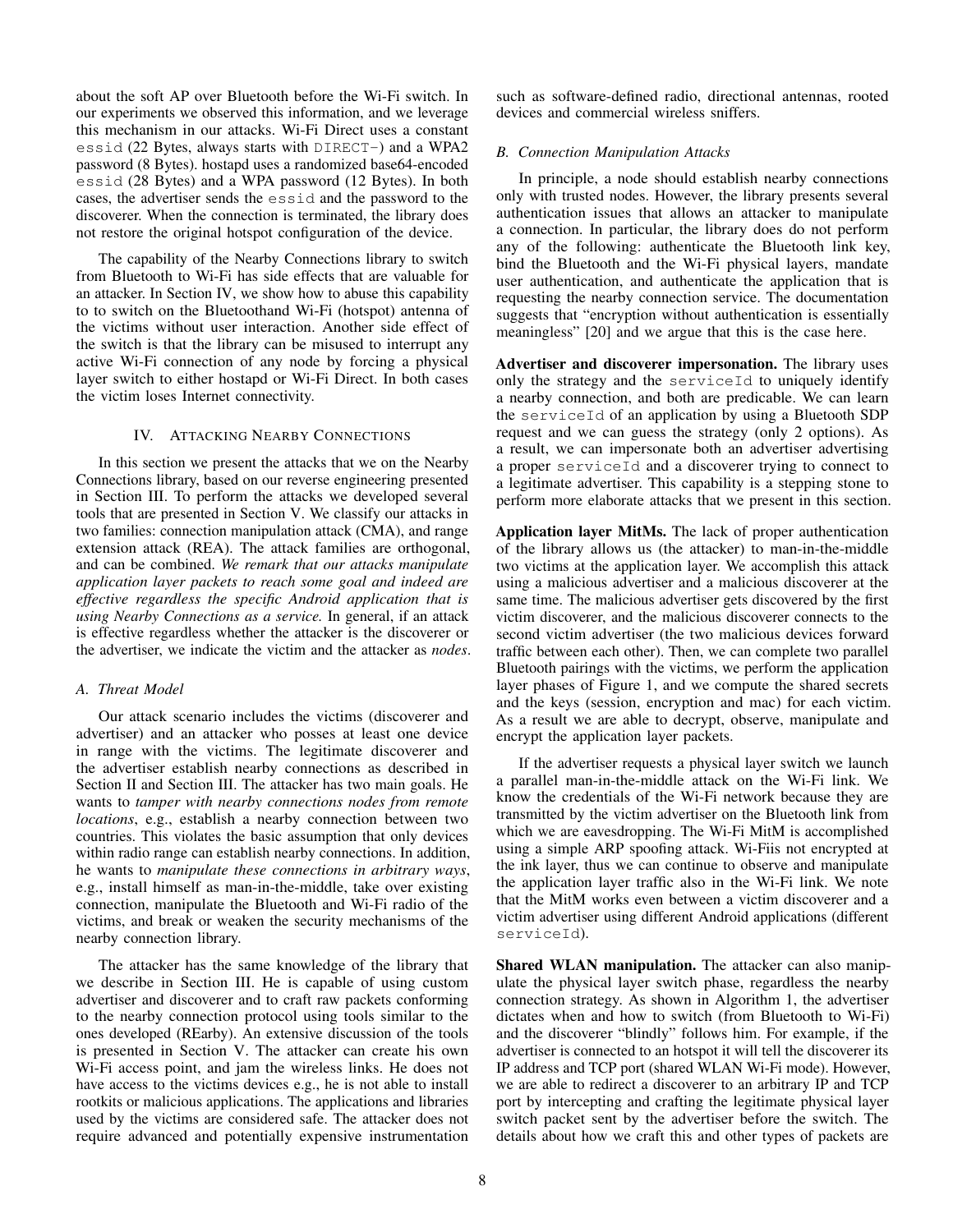

Fig. 10: Soft AP manipulation attack. On the left, before the attack the victim is connected to the Internet through a benign AP. On the right, after the attack the adversary has forced the victim to connect to a malicious access point, and inserted a new default route in the victim's routing table. The adversary is able to intercept and manipulate any Internet-bound traffic sent by *any* application on the victim's phone that is using Internet.

presented in Section V-F. As result of this attack, the victim activates her Wi-Fi interface, associates to a legitimate AP and establishes a TCP session with a target determined by the attacker. Note that, this attack work regardless the connection strategy because the shared WLAN mode is picked as first choice in both, and the IP spoofed by the attacker can be outside of the local area network of the victim.

Soft AP manipulation. If the target nearby connection uses the P2P\_STAR strategy, the advertiser might act as a soft access point without an Internet connection, and provide the AP credentials to the discoverers. We take advantage of this feature *to redirect discoverers to an access point controlled by the attacker that is connected to the Internet.* Figure 10 shows the victim connection status before (left side) and after the attack. Initially, the victim (discoverer) is connected to a legitimate AP. The victim connects to an advertiser using the P2P\_STAR strategy. The attacker either is the advertiser or performs the application layer MitM attack presented earlier. The attacker also controls a rogue access point.

Once the nearby connection is established the attacker manipulates either the hostapd or Wi-Fi Direct switch packets to redirect the victim to the rogue access point i.e., he provides the victim valid essid and password. Then, the victim associates to the malicious AP (see Figure 10), and configures her Wi-Fi interface with values supplied by the attacker over DHCP. That enables the attacker to install a new default route (along with suitable IP configurations), which redirects all the victim's traffic to the rogue AP. Indeed, the attacker is able to monitor and tamper with *all the Wi-Fi traffic* coming from the victim. The traffic includes the packets generated by other applications (not using the library) requiring Internet access such as email clients, web browsers, and cloud services. We understand that most of such traffic is secured with TLS, but we still believe that this attack is novel and it has serious consequences. In particular, the attacker can target a single application using Nearby Connections to get access to all Wi-Fi network traffic of the victim. The attacker then can perform traffic analysis even on encrypted packets [36].

DoS Internet connections. The library does not care about the connection status of the devices before using hostapd and Wi-Fi Direct. We leverage this fact to launch a denial of service (DoS) attack on several discoverers at the same time. The attack assumes that one ore multiple discoverers are connected to a legitimate Wi-Fi network and they want to use Nearby Connections. The attacker uses a malicious advertiser to connect to the victims and tell them to use either hostapd or Wi-Fi Directand to connect to a non-existent AP. The victims try to connect to the AP, and as a result they lose their Internet connectivity. This issue indirectly affects all the applications running on the victim's device that need an Internet connection [21].

Alter network configurations and radios. The library does not backup and restore the original wireless network configuration. In particular, the original soft AP (Wi-Fi hotspot) configuration is overwritten by the library and the newly created network is appended to the list of known ones. This allows an attacker to append and overwrite arbitrary essid-password pairs in the network configuration files of the victim. The attack technique is the same presented in the DoS attack paragraph.

The library is able to switch on the Bluetooth and Wi-Fi antenna of device that is using it, and it does not switch them off after a disconnection. We use this feature manipulate the antennas of a victim device, regardless of the nearby connection strategy. We are able to switch on the Bluetooth antenna of the victim by establishing a nearby connectionand then disconnecting. We can switch on the Wi-Fi antenna of any discoverer by using our custom advertiser to connect with the victim and by telling the him to switch to Wi-Fi and to disconnect.

#### *C. Range Extension Attacks (REA)*

The Nearby Connections API is supposed to be used by devices that are effectively nearby. The documentation suggests that they have to be within radio range (approx 100 m) [17]. However, at the time of writing, *the library does not enforce strict time requirements between connected nodes and does not check the geo-location of the nodes.* The library uses an encrypted keep alive protocol with a generous timeout of 30 seconds, which is more than enough to forward traffic across continents without aborting the nearby connection [13], [30]. This allows an attacker to violate the fundamental assumption that nearby-connected devices are in proximity by extending the range of any nearby connection.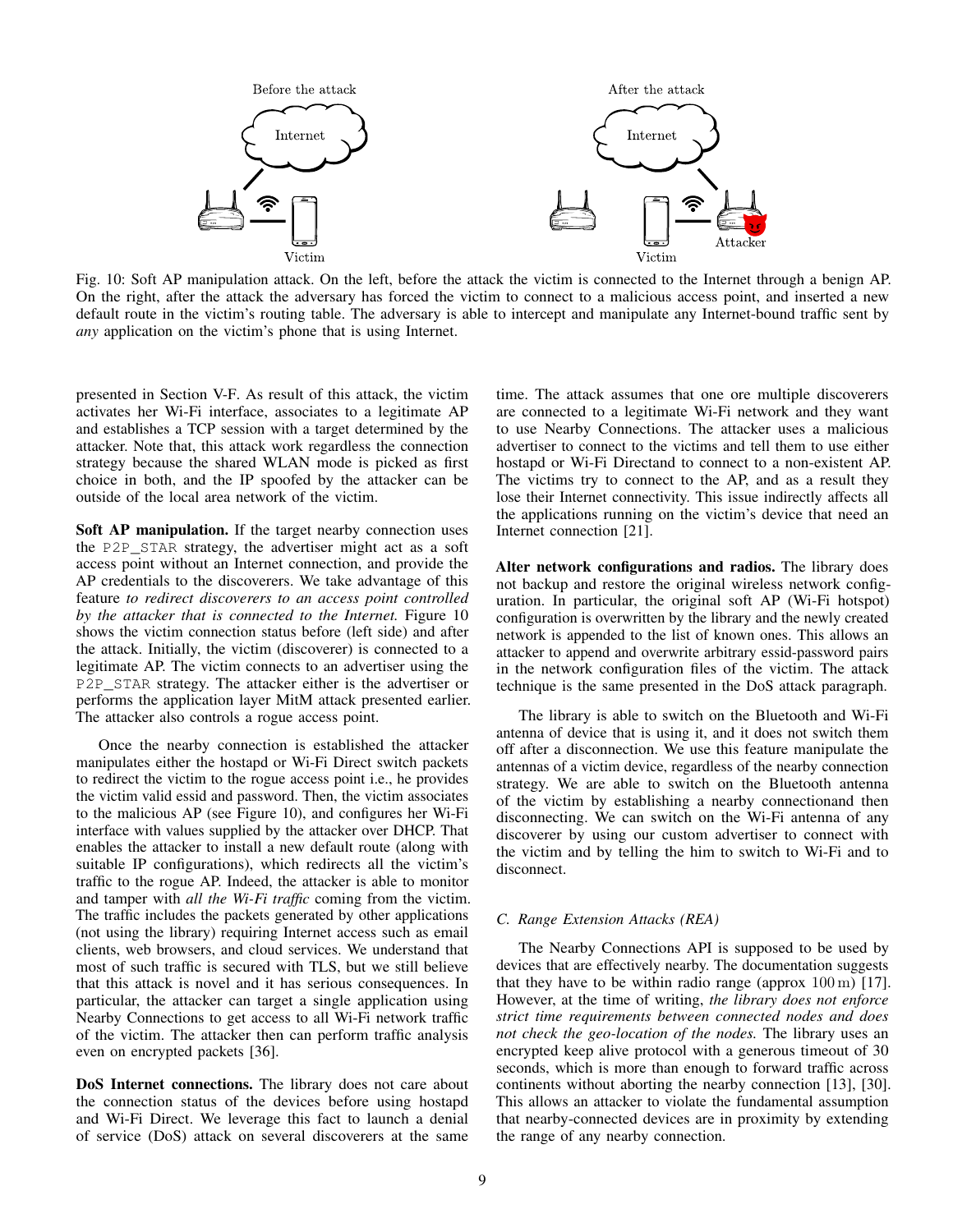The attacker can extend the range of any attack presented in Section IV-B. In our experiment we implement a wormholeattack to extend the range of the application layer MitM attack. We are able to let two non-nearby victims talk between each other, i.e., the two victims might be advertising and discovering nearby connection in different continents. The attacker uses two devices, each one in range with a victim, to perform the MitM attack and then forwards the traffic over the Internet creating a wormhole. The attacker has 30 seconds to forward the packets in each direction (to keep the connection alive) and he could even answer to the keep alive requests himself, effectively allowing arbitrary delays. This attack technique takes inspiration from [25], [38], [13]. Range extension is not advisable because a victim perceives a false sense of security given by the fact that a nearby connection is supposed to be within radio range and it is expected not to use Internet. In other words, a victim might better trust a proximity-based secure service than a secure cloud service.

#### V. REARBY TOOLKIT IMPLEMENTATION

To implement the attacks presented in Section IV, we require several capabilities based on our analysis of the Nearby Connections library presented in Section III. These capabilities includes: establishment of wireless connections using Bluetooth and Wi-Fi, ad-hoc usage of cryptographic primitives, creation and manipulation manipulation of raw network packets, and usage of custom (security) protocols. For these purposes, we develop a set of tools and we group them in a project that we call REarby.

REarby includes custom discoverer and advertiser capable to perform all the nearby connection phases from Figure 1. It includes a dynamic binary instrumenter to analyze the library at runtime and a packet dissector usable to decode and manipulate application layer packets. REarbyalso contains a custom Android application that we developed for testing. Out toolkit makes use of three programming languages: Python, Java, and JavaScript and contains approximately 2000 lines of code. It requires a minimal setup, e.g., a laptop running Linux. In the rest of this section we explain how we implement all the phases of a nearby connection.

#### *A. Discovery and Connection Request*

We manage all the Bluetooth operations with the bluetooth Python module. The discovery phase begins using the discover\_bt function. This function returns the Bluetooth's name (btname) of all the discoverable devices that are in range. The custom discoverer detects the presence of any advertiser by looking at btnames. It extracts the strategy, endpointId and ncname using in reverse the btname formula of Section III-A. The custom advertiser starts an RFCOMM server on port 5 using BluetoothSocket(RFCOMM). Then it computes the custom uuid based on the serviceId and it starts an SDP server advertising the uuid using serviceId as the name of the SDP service. The custom advertiser waits for the discoverers and manages each of them with separate sockets. All the Bluetooth connections are encrypted at the link layer using the shared secret computed from the secure simple pairing (SSP).

# Listing 1 Kep3 scapy dissection class for  $\mathrm{Kep}_3$ .

```
1 class Kep3(Packet):
      name = "Kep3: adv \rightarrow dsc"fields\_desc = [4 IntField("len1", None),
          5 XByteField("sep1", 0x08),
          ByteField("sn", 3),
          7 XByteField("NC_SEP", NC_SEP),
8 ByteField("len2", None),
9 StrFixedLenField("NC_HEAD2", NC_HEAD2,
           ,→ length=3),
10 BitFieldLenField("nA_len", None, size=8,
           ,→ length_of="nA"),
11 StrLenField("nA", "", length_from=lambda
           ,→ pkt:pkt.nA_len),
12 StrFixedLenField("NC_KEP3_HEAD",
           ,→ NC_KEP3_HEAD, length=3),
13 ByteField("len3", None),
14 StrFixedLenField("NC_HEAD2", NC_HEAD2,
           ,→ length=3),
15 ByteField("len4", None),
16 XByteField("NEWLINE", NEWLINE),
17 BitFieldLenField("xA_len", None, size=8,
           \rightarrow length_of="xA"),
18 StrLenField("xA", "", length_from=lambda
           ,→ pkt:pkt.xA_len),
19 XByteField("NC_SEP", NC_SEP),
20 BitFieldLenField("yA_len", None, size=8,
           ,→ length_of="yA"),
21 StrLenField("yA", "", length_from=lambda
           ,→ pkt:pkt.yA_len),
```
# *B. Key Exchange Protocol (KEP)*

To initiate a connection the custom discoverer computes the custom uuid (based on the serviceId) and performs an SDP request using that uuid. The response contains the serviceId and the Bluetooth address of the advertiser. The custom discoverer uses an RFCOMM socket to connect the advertiser on port 5. The bluetooth's Python module manages the low level details of the RFCOMM socket.

Once connected, the custom advertiser and the custom discoverer respectively complete the Nearby Connections key exchange protocol as in Figure 4. To be able to send meaningful KEP packets we perform several steps. We develop a custom Android application based on [22] and we use it to generate samples of KEP packets. We capture the unencrypted packets using the HCI snoop log functionality of Android. HCI is the host controller interface protocol spoken by the Bluetooth host (the OS) and the Bluetooth controller (the radio chip) [8]. We analyze the packets using scapy [7], a network analysis tool. We discover that the plaintext is serialized using custom serialization mixing variable and fixed length fields. This is confirmed by the fact that the library uses the Serializable Java class.

Listing 1 shows the Kep3 Scapy dissection class that we use to decode the serialized data in the  $\rm{Kep}_3$  packets.  $\rm{Kep}_3$  is sent from the advertiser to the discoverer and it contains four relevant fields: the sequence number (sn), a nonce (nA), the coordinates of the public key of the advertiser  $(xA, yA)$ . These values are serialized using variable length fields. A variable length field has a leading Byte containing the length of the field in Bytes concatenated with the actual Bytes containing the value of the field. For example, nA\_len indicates that nA is a 32 Byte nonce and its value is referenced by nA. The same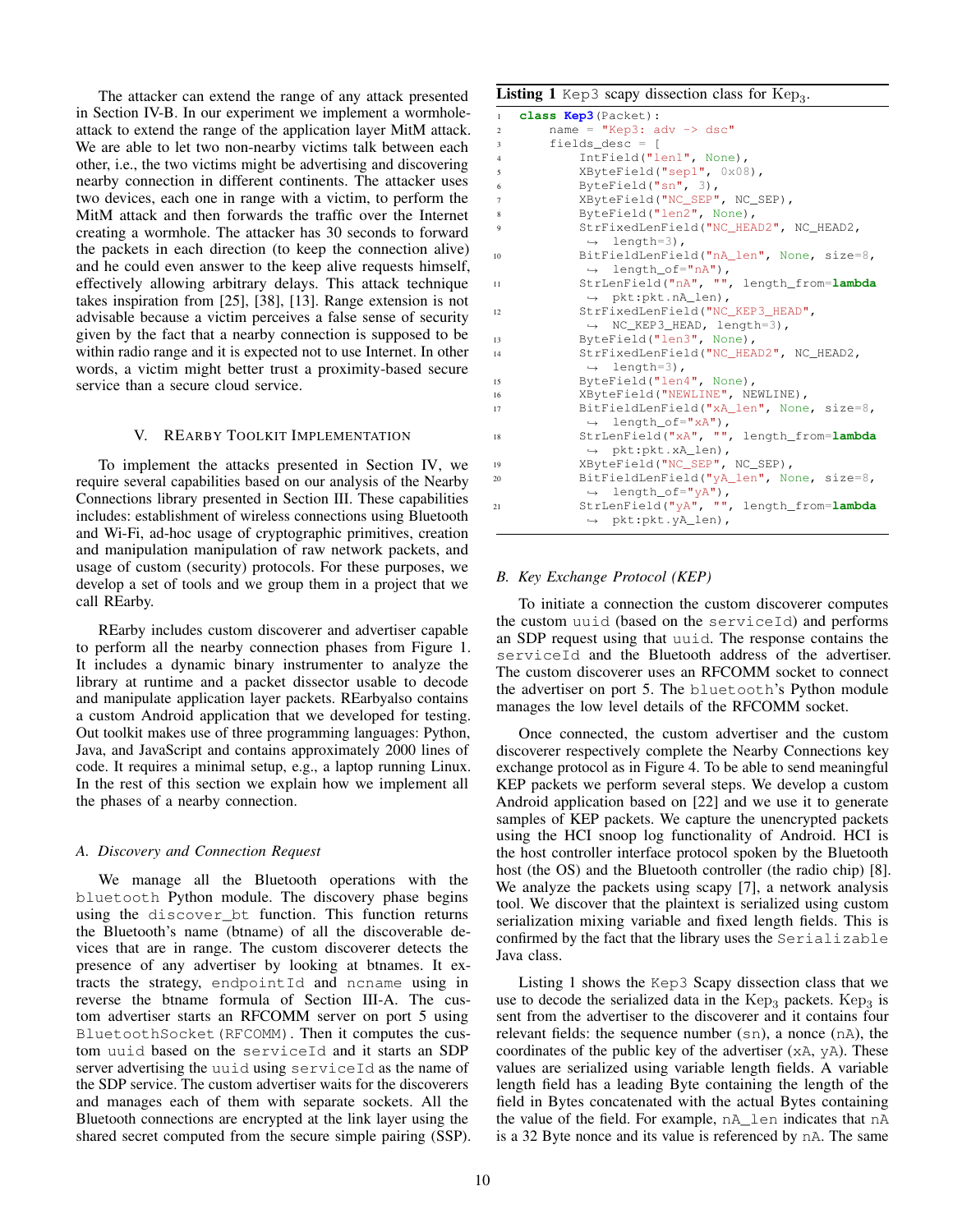Listing 2 Frida (JavaScript API) function to overload android.util.Base64.encodeToString.

```
1 // input is a byte[], return value is a String
2 function Base64_encodeToString() {
     3 Java.perform(function () {
4 var target = Java.use("android.util.Base64");
           5 target.encodeToString.overload('[B',
            → 'int').implementation = function(inp,
            flags) {
,→
6 B64ENC_COUNT += 1
7
8 print_backtrace();
9
10 var inp_str = JSON.stringify(inp)
11 console.warn("B64ENC " + B64ENC_COUNT + "
          \leftrightarrow inp: " + inp_str)
12
13 var retval = this.encodeToString(inp,
          \leftrightarrow flags);
14 console.warn("B64ENC " + B64ENC_COUNT + "
          \leftrightarrow out: " + retval)
15
16 return retval
17 \quad \{\}18 });
19 }
```
holds for  $xA$  and  $yA$ . We use similar classes to decode  $Kep<sub>1</sub>$  $\text{Kep}_2$ , and  $\text{Kep}_4$ . From the decoded KEP packets we realize that the library uses ECDH on the secp256r1 curve, by testing the public keys contained in  $\text{Kep}_3$  and  $\text{Kep}_4$  against standard elliptic curves.

The next task is to correctly compute the shared secret  $(S<sub>x</sub>)$ . To understand how to compute it we use dynamic binary instrumentation (DBI), a technique that allows to monitor a target application (process) in real-time by attaching a monitoring process to it. To implement our DBI we use Frida [33] a reverseengineering toolkit that has native compatibility with Android. After observing our Android application generating ECDH shared secrets we find out that the cryptographic operations are managed by a separate Android process called com.google.android.gms.nearby.connection that we indicate with ncproc.

Using Frida we list all the Java classes and shared libraries of ncproc and isolate all the security related classes, methods and functions By monitoring the OpenSSLECDHKeyAgreement class we discover that the library is only using the x coordinate of  $S_x$  as the key, i.e., it is not using a standard key derivation function. These information enables us to initiate a nearby connection by implementing the Nearby Connections KEP protocol from Figure 4. We use the Python cryptography module to implement all the cryptographic procedures. Note that, our setup allows us to tamper with and fuzz every field of the KEP packets such as the public keys, algo, version, endpointId and the nonces.

# *C. Optional Authentication and Connection Establishment*

After the nearby connection is initiated we compute token to perform the optional user authentication phase. Listing 2 shows how we monitor and overload the encodeToString method of the android.util.Base64 class [11] using Frida. This method is called in the last step of the token computation from Figure 5. encodeToString takes an array of bytes as input and returns its base64 encoding representation as a string. The most important lines of code are from line 6 to 16. In line 6, we use B64ENC\_COUNT to count how many times this method is called at runtime. In line 8 we use print\_backtrace to (recursively) see who called the method using which parameters. In line 10-11 we save the original input of the method as a string in  $inp\_str$ , and we print it on our console. The original method is called in line 13 with its original inputs (inp, flags) and its return value is saved into retval. In line 14-16, we print the return value and return the control to the ncproc process.

We use functions similar to Listing 2 to reconstruct the computation of token from Figure 5. We implement its computation in our custom advertiser and discoverer using standard Python modules. To establish the connection we implement the pre-connection keep alive, the connection acceptance and rejection reusing the constant payloads mentioned in Section III-C.

# *D. Key Derivation Functions*

Our dynamic binary instrumentation setup is quite powerful. It allows us to observe, tamper with, and reimplement every method call used by *any* Android process, such as ncproc. All of this without having access to the implementation of the Nearby Connections library. Using our DBI we reconstruct all the key derivation functions presented in Section III-D, and we implement them using standard Python modules. This enables our custom discoverer and advertiser to establish a nearby connection and compute the correct session (Figure 6), encryption (Figure 7), and MAC keys (Figure 8).

# *E. Encrypted Keep-Alive and Payloads*

An established nearby connection is kept alive using the encrypted keep-alive (EKA) protocol from Figure 9. The EKA protocol requires the knowledge of the cryptographic stack used to encrypt-then-mac the application layer packets and the capability to build meaningful application layer packets. For example, we have to maintain the directional counters  $(c_{A2D},$  $c_{D2A}$ ) as explained in Section III-E. Implementing the EKA protocol is a key requirement to perform the attacks presented in Section IV.

We reverse the cryptographic stack of the library by looking at the backtrace of its lowest level cryptographic methods such as NativeCrypto\_EVP\_CipherFinal\_ex(). Listing 3 shows the backtrace with its *nineteen (19)* stack frames (truncated lines are terminated with three dots). Starting from the top we see that the low level crypto functions are managed by conscrypt (line 1-5). Conscrypt is an open-source Java security providers developed by Google [15]. Conscrypt in turns uses BoringSSL [14], Google's open-source fork of OpenSSL. Note that BoringSSL is native code. Going down the backtrace we see the use of javax.crypto module (line 6). This module provides high level interfaces for Java cryptographic operations. The next 9 stack frames (line 7-15) are created by the Nearby Connections library and the names of the classes and the methods are obfuscated, most probably using ProGuard [24]. The lowest part of the backtrace contains calls to thread methods.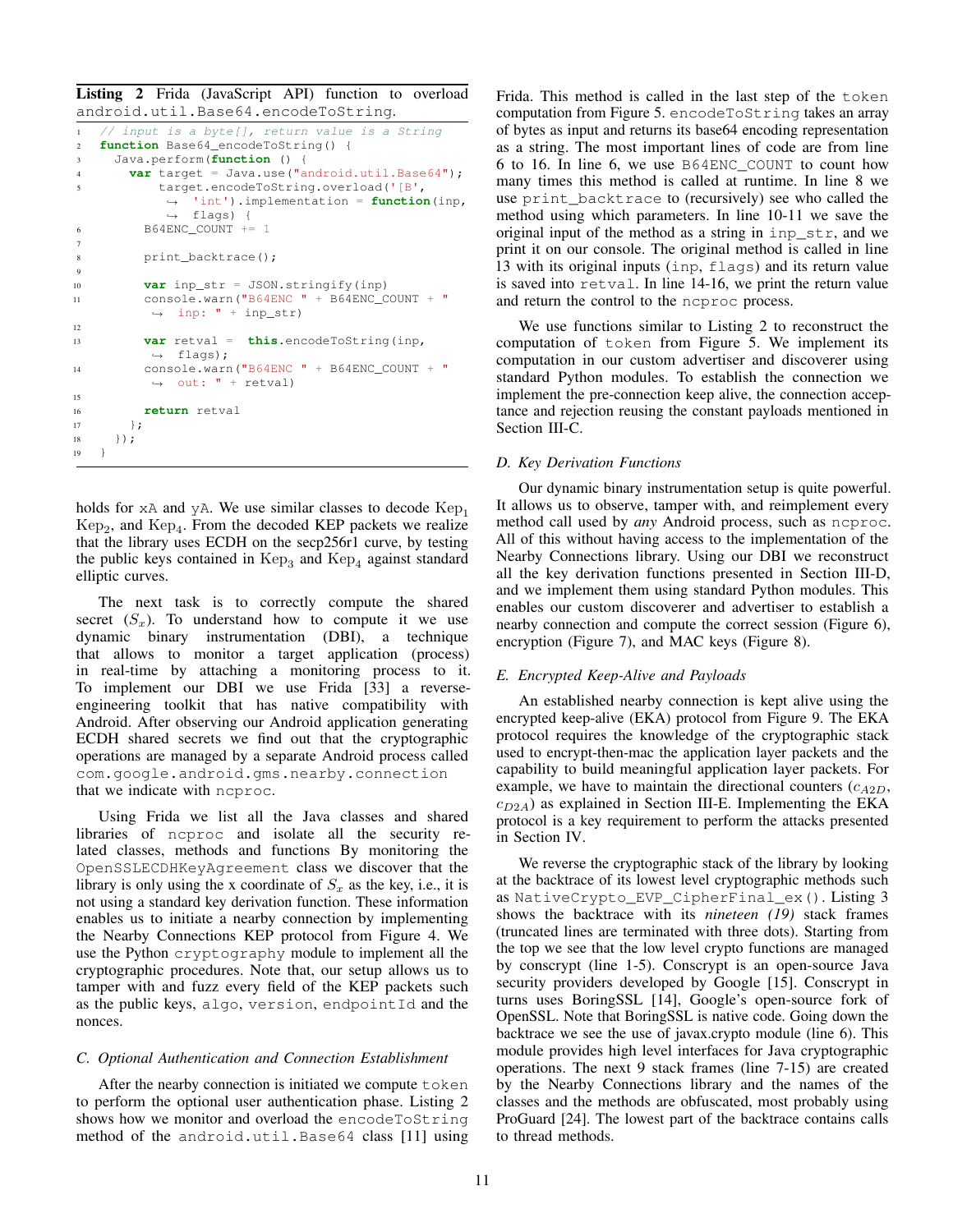Listing 3 Backtrace of the ncproc crypto stack. Long lines are truncated with three dots  $(\ldots)$ . The library is using javax.crypto that calls conscrypt that calls BoringSSL.

| 1              | at com.google.android.gms.org.conscrypt          |
|----------------|--------------------------------------------------|
| 2              | at com.google.android.gms.org.conscrypt          |
| 3              | at com.google.android.gms.org.conscrypt          |
| $\overline{4}$ | at com.google.android.gms.org.conscrypt          |
| 5              | at com.google.android.gms.org.conscrypt          |
| 6              | at javax.crypto.Cipher.doFinal(Cipher.java:1502) |
| 7              | at blah.a(:com.google.android.gms                |
| 8              | at blam.a(:com.google.android.gms                |
| 9              | at blam.a(:com.google.android.gms                |
| 10             | at bkyj.a(:com.google.android.gms                |
| 11             | at bkyq.b(:com.google.android.gms                |
| 12             | at acxt.c(:com.google.android.gms                |
| 13             | at acyq.a(:com.google.android.gms                |
| 14             | at acyd.run(:com.google.android.gms              |
| 15             | at pmz.run(:com.google.android.gms               |
| 16             | at java.util.concurrent.ThreadPoolExecutor       |
| 17             | at java.util.concurrent.ThreadPoolExecutor       |
| 18             | at ptb.run(:com.google.android.gms               |
| 19             | at java.lang.Thread.run(Thread.java:818)         |

Overall, the cryptographic stack of the library uses standard implementations that we are able to replicate using the Python cryptography module. Using our crypto stack we create valid ciphertext using the symmetric key computed as in Figure 7 and valid message authentication code using the key as in Figure 8. We use scapy to build properly formatted application layer packets that include the length fields, the ciphertext, the mac and the appropriate directional counter (either  $c_{A2D}$  or  $c_{D2A}$ ).

#### *F. Optional Physical Layer Switch*

The correct implementation of the physical layer switch is paramount to perform the attack presented in Section IV. There are two packets of interests that the advertiser has to send to the discoverer to tell him when and how to switch from Bluetooth to Wi-Fi. We use two scapy dissection classes, that we call WL and HA, to manage these packets. Their relevant fields are shown in Table II. WL is used with the shared WLAN mode, our custom advertiser (the attacker) sends it to the discoverer to redirect him to arbitrary ip and tcp\_port. This packet is usually sent just after the start of the EKA protocol. HA is used with the Wi-Fi Direct and the hostapd. By spoofing the essid and password fields in of this packet our custom advertiser redirects the victim (discoverer) to an arbitrary soft AP. Usually, this packet is sent by the advertiser after three Eka packets.

#### *G. Summary*

Our REarby toolkit allows to analyze and attack the Nearby Connections library. It includes several components such a custom discoverer and advertiser, dynamic binary instrumentation based on Frida, and packet dissector based on scapy. Our custom discoverer and advertiser are able to discover, advertise, request, initiate, authenticate, accept/reject, establish a connection and tell when and how to switch to a different physical layer. They maintain the connection alive by speaking the EKA protocol. They send BYTE and FILE payloads. They allow the attacker to specify the strategy, serviceId, ncname and endpointId and to modify and fuzz any dissected packets.

TABLE II: scapy dissection classes used to reverse the Nearby Connections library. The count field contains the application layer directional counter.

| ClassName | Relevant Fields                    | Usage       | Direction             |
|-----------|------------------------------------|-------------|-----------------------|
| Kep1      | sn, eid, ncname, version           | <b>ECDH</b> | $D \longrightarrow A$ |
| Kep2      | sn, $N_D$ , $c_D$ , algo           | <b>ECDH</b> | $D \longrightarrow A$ |
| Kep3      | sn, $N_A$ , xA, yA                 | <b>ECDH</b> | $D \leftarrow A$      |
| Kep4      | sn, $xD$ , $yD$                    | <b>ECDH</b> | $D \longrightarrow A$ |
| Eka       | iv, ct, mac                        | App Layer   | $D \leftrightarrow A$ |
| КA        | count                              | App Layer   | $D \leftrightarrow A$ |
| Pay       | iv, ct, mac                        | App Layer   | $D \leftrightarrow A$ |
| Pt.       | pid, ptype, pay_len, pay, count    | App Layer   | $D \leftrightarrow A$ |
| Pt.2      | pid, ptype, pay_len, pt_len, count | App Layer   | $D \leftrightarrow A$ |
| WT.       | ip, tcp port, count                | Wi-Fi       | $D \leftarrow A$      |
| ΗA        | essid, password, count             | Wi-Fi       | $D \leftarrow A$      |
| Error     | emsg                               | Misc        | $D \leftrightarrow A$ |

TABLE III: List of the security related classes and methods used by ncproc.

| ClassName               | MethodName                                                           | Usage                                                                     |
|-------------------------|----------------------------------------------------------------------|---------------------------------------------------------------------------|
| OpenSSLCipher           | engineDoFinal()<br>engineInit()<br>engineUpdate()<br>engineDoFinal() | AES256 in CBC<br>HMAC with SHA256<br>HMAC with SHA256<br>HMAC with SHA256 |
| OpenSSLMessageDigestJDK | engineUpdate()<br>engine Digest()                                    | SHA1, SHA2<br>SHA1, SHA2                                                  |
| OpenSSLECDHKeyAgreement | engineInit()<br>engineDoPhase()<br>engineGenerateSecret()            | <b>ECDH</b><br><b>ECDH</b><br><b>ECDH</b>                                 |
| NativeCrypto            | $RAND$ bytes $()$                                                    | <b>RNG</b>                                                                |
| Base <sub>64</sub>      | encodeToString()<br>decode()                                         | Encode base64<br>Decode base64                                            |

Table II summarizes the most important scapy dissection classes that are in use. Table III lists the Java classes and methods that we monitored while reversing ncproc. Table IV lists the device that we use for our analysis and attacks.

#### VI. RELATED WORK

We are not aware of related work on the Nearby Connections API (for Android devices, or others). In general, a large amount of academic work has investigated security issues in wireless standards, such as cryptographic weaknesses in early versions of Bluetooth [26], and practical sniffing attacks on Bluetooth [35]. Similarly, cryptographic attacks have been found on the confidentiality of Bluetooth LE [34] and early versions of IEEE 802.11/Wi-Fi [9], and later improvements such as WPA [37]. Lately, additional key reinstallation attacks were discovered for WPA2 [39], which compromise key freshness. The impact of physical layer features (such as MIMO and beamforming in recent standard amendments) on practical eavesdropping on 802.11 was discussed in [2]. In addition to analysis of standards, libraries that implement the standards have also been investigated. For example, a number of vulnerabilities in Apple and Android devices' Bluetooth stack were identified in 2017, dubbed "BlueBorne" [3].

In this paper our focus is not on attacking any design or implementation aspect of Bluetooth and Wi-Fi standards. Instead, we point out that introduction of libraries such as Nearby Connections can lead to unexpected side effects for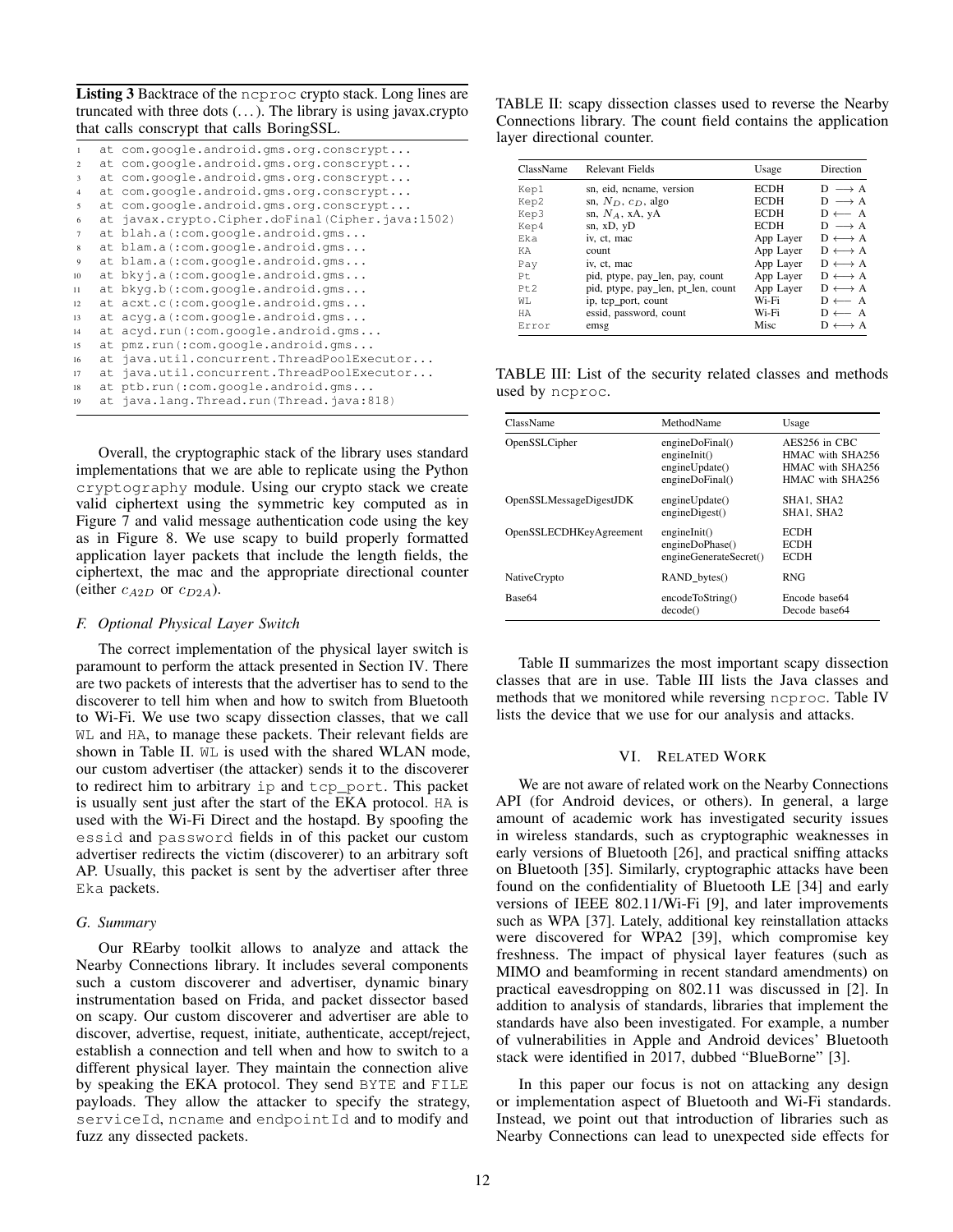TABLE IV: Devices used in our Nearby Connections experiments and attacks. GPS is Google Play Services. SSP stands for Secure Simple Pairing and SC for Secure Connections.

| Name                                                | Library                    | <b>Bluetooth</b>           | Soft AP                          |
|-----------------------------------------------------|----------------------------|----------------------------|----------------------------------|
| Android 6.0.1<br>Motorola $G3(x2)$<br>Nexus $5(x2)$ | GPS 12.8.74<br>GPS 12.8.74 | 4.1 SSP with SC<br>4.1 SSP | Wi-Fi Direct, hostapd<br>hostapd |
| $I$ inux 44<br>Thinkpad x1                          | <b>Bluez</b> 5.49-4        | 4.2 SSP                    | hostapd, airbase-ng              |

traffic of all applications on the victim, e.g., by disconnecting hosts, redirecting traffic via and attacker, and can lead to effects such as resource exhaustion (due to attackers manipulating radio states). Usage of third-party libraries has already been studied for the Android ecosystem, e.g., in [4]. However, our paper investigates a library developed directly by Google through its Google Play Services service, pushed to end users. The misuse of cryptographic primitives on Android is also well-known [12]. While in the case of Nearby Connections, the developer (or user) is not responsible for choosing the cryptographic primitives, he (or she) has to trust the library to be securely designed.

In [31], the authors investigated security issues arising from interactions of malicious apps with paired mobile devices, e.g., via Bluetooth, essentially related to lack of access controls. We argue that Nearby Connections poses an even bigger threat, as it is ubiquitously supported and optimized to require no user interactions.

A rich set of literature about attacks on routing schemes in the context of wireless sensor networks is available [25]. We argue that in this work, the system attacked is not a (multi-hop) routing scheme, as it is intended for direct communication between nearby hosts. Practical wormhole attacks that extend communication range from nearby hosts to remote hosts have been demonstrated in the context of car keys [13] and NFC communication [30].

#### VII. CONCLUSION

In this work, we present the first security analysis of the proprietary, closed-source and obfuscated Nearby Connections API by Google. The API is installed and available to applications on any Android device from version 4.0 onwards. It is also available on Android Things, an OS developed by Google for IoT devices. The API connects nearby devices using multiple physical layers. In order to perform our analysis, we studied its public API, and reverse engineered its implementation on Android. We found and implemented several attacks (classified as connection manipulation and range extension attacks).

For example, in the Soft AP manipulation attack, we trick the victim (discoverer) to disconnect from its currently associated access point, and connect to an access point controlled by the attacker. Consequently, the attacker is able to push a default route in the victim's network configuration (via DHCP) and to redirect all his Wi-Fi traffic (not only from the Nearby Connections application) to him. This is a novel attack, in which a vulnerability in the Nearby Connections API, is impacting all the network communication of the victim.

Our implementation of the attacks is based on REarby, a toolkit we developed to reverse engineer and analyze the Nearby Connections API. REarby includes custom discoverer and advertiser capable of performing the nearby connection phases. It also includes a dynamic binary instrumenter, a packet dissector and a custom Android application. Our findings were acknowledged by Google in a responsible disclosure process, and we released a proof of concept of the Soft AP attack as open source at https://github.com/francozappa/rearby. Our findings show that in the current state, Google's Nearby Connections API is not only open to attack, but actively posing a threat to all Android applications using it (the library is automatically installed and updated without user interaction) and even to Android applications that do not use it.

#### **REFERENCES**

- [1] Android Developers, "Overview of google play services," https:// developers.google.com/android/guides/overview, Accessed: 2018-01-26.
- [2] D. Antonioli, S. Siby, and N. O. Tippenhauer, "Practical evaluation of passive COTS eavesdropping in 802.11b/n/ac WLAN," in *Proceedings of Conference on Cryptology And Network Security (CANS)*, November 2017.
- [3] Armis, "The Attack Vector BlueBorne Exposes Almost Every Connected Device," https://armis.com/blueborne/, Accessed: 2018-01-26.
- [4] M. Backes, S. Bugiel, and E. Derr, "Reliable third-party library detection in android and its security applications," in *Proceedings of the ACM SIGSAC Conference on Computer and Communications Security (CCS)*. ACM, 2016, pp. 356–367.
- [5] E. Barker, L. Chen, and e. a. Roginsky A, "Recommendation for Pair-Wise Key-Establishment Schemes Using Discrete Logarithm Cryptography," https://nvlpubs.nist.gov/nistpubs/SpecialPublications/NIST.SP. 800-56Ar3.pdf, 2018, Recommendations of the NIST.
- [6] D. J. Bernstein and T. Lange, "Safecurves: choosing safe curves for elliptic-curve cryptography," https://safecurves.cr.yp.to, Accessed: 2018- 07-16.
- [7] P. Biondi, "Scapy: Packet crafting for python2 and python3," https: //scapy.net/, Accessed: 2018-01-26.
- [8] Bluetooth SIG, "Bluetooth Core Specification v5.0," https://www. bluetooth.org/DocMan/handlers/DownloadDoc.ashx?doc\_id=421043, Accessed: 2018-10-28, 2016.
- [9] N. Borisov, I. Goldberg, and D. Wagner, "Intercepting mobile communications: the insecurity of 802.11," in *Proceedings of the Annual international Conference on Mobile computing and networking (Mobi-Com)*. ACM, 2001, pp. 180–189.
- [10] H. Chan, A. Perrig, and D. Song, "Random key predistribution schemes for sensor networks," in *Proceedings of Symposium on Security and Privacy*. IEEE, 2003, pp. 197–213.
- [11] A. Developers, "Utilities for encoding and decoding the base64 representation of binary data," https://developer.android.com/reference/android/ util/Base64, Accessed: 2018-01-26.
- [12] M. Egele, D. Brumley, Y. Fratantonio, and C. Kruegel, "An empirical study of cryptographic misuse in android applications," in *Proceedings of the ACM SIGSAC Conference on Computer & Communications Security (CCS)*. New York, NY, USA: ACM, 2013, pp. 73–84.
- [13] A. Francillon, B. Danev, and S. Capkun, "Relay attacks on passive keyless entry and start systems in modern cars," in *Proceedings of the Network and Distributed System Security Symposium (NDSS)*. Eidgenössische Technische Hochschule Zürich, Department of Computer Science, 2011.
- [14] Google, "Boringssl is a fork of openssl that is designed to meet google's needs." https://boringssl.googlesource.com/boringssl/, Accessed: 2018- 01-26.
- [15] ——, "Conscrypt is a java security provider," https://www.conscrypt.org/, Accessed: 2018-01-26.
- [16] ——, "Nearby connections: Get started," https://developers.google.com/ nearby/connections/android/get-started, Accessed: 2018-07-17, 2017.
- [17] ——, "Nearby connections: Strategies," https://developers.google.com/ nearby/connections/strategies, Accessed: 2018-07-17, 2017.